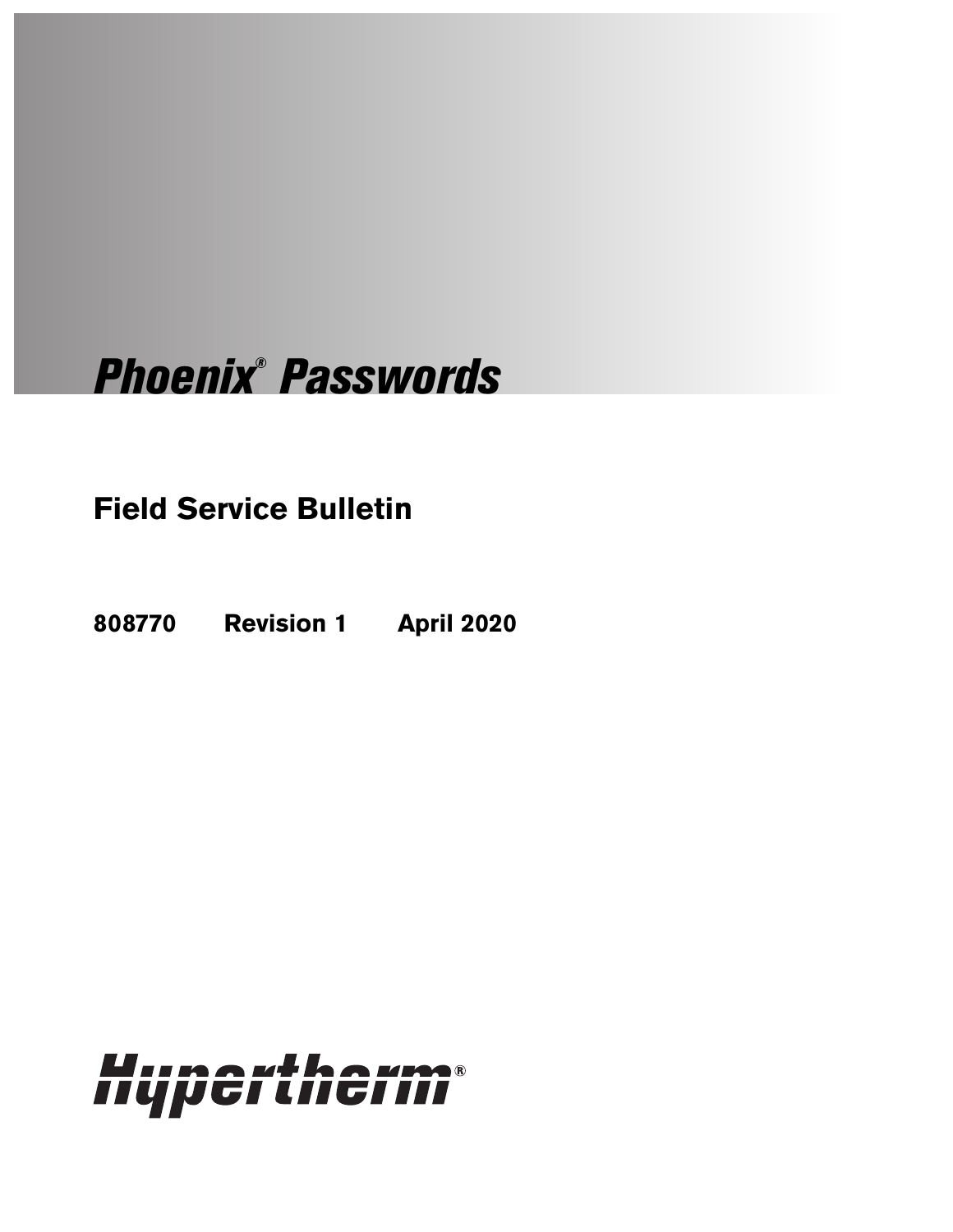#### Hypertherm, Inc.

Etna Road, P.O. Box 5010 Hanover, NH 03755 USA 603-643-3441 Tel (Main Office) 603-643-5352 Fax (All Departments) info@hypertherm.com (Main Office Email) 800-643-9878 Tel (Technical Service) technical.service@hypertherm.com (Technical Service Email) 800-737-2978 Tel (Customer Service) customer.service@hypertherm.com (Customer Service Email) 866-643-7711 Tel (Return Materials Authorization) 877-371-2876 Fax (Return Materials Authorization) return.materials@hypertherm.com (RMA email)

#### Hypertherm México, S.A. de C.V.

Avenida Toluca No. 444, Anexo 1, Colonia Olivar de los Padres Delegación Álvaro Obregón México, D.F. C.P. 01780 52 55 5681 8109 Tel 52 55 5683 2127 Fax Soporte.Tecnico@hypertherm.com (Technical Service Email)

#### Hypertherm Plasmatechnik GmbH

Sophie-Scholl-Platz 5 63452 Hanau Germany 00 800 33 24 97 37 Tel 00 800 49 73 73 29 Fax

#### 31 (0) 165 596900 Tel (Technical Service)

00 800 4973 7843 Tel (Technical Service) technicalservice.emea@hypertherm.com (Technical Service Email)

#### Hypertherm (Singapore) Pte Ltd.

82 Genting Lane Media Centre Annexe Block #A01-01 Singapore 349567, Republic of Singapore 65 6841 2489 Tel 65 6841 2490 Fax Marketing.asia@hypertherm.com (Marketing Email) TechSupportAPAC@hypertherm.com (Technical Service Email)

#### Hypertherm Japan Ltd.

Level 9, Edobori Center Building 2-1-1 Edobori, Nishi-ku Osaka 550-0002 Japan 81 6 6225 1183 Tel 81 6 6225 1184 Fax HTJapan.info@hypertherm.com (Main Office Email) TechSupportAPAC@hypertherm.com (Technical Service Email)

#### Hypertherm Europe B.V.

Vaartveld 9, 4704 SE Roosendaal, Nederland 31 165 596907 Tel 31 165 596901 Fax 31 165 596908 Tel (Marketing) 31 (0) 165 596900 Tel (Technical Service)

00 800 4973 7843 Tel (Technical Service)

technicalservice.emea@hypertherm.com (Technical Service Email)

#### Hypertherm (Shanghai) Trading Co., Ltd.

B301, 495 ShangZhong Road Shanghai, 200231 PR China 86-21-80231122 Tel 86-21-80231120 Fax

86-21-80231128 Tel (Technical Service)

techsupport.china@hypertherm.com (Technical Service Email)

#### South America & Central America: Hypertherm Brasil Ltda.

Rua Bras Cubas, 231 – Jardim Maia Guarulhos, SP – Brasil CEP 07115-030 55 11 2409 2636 Tel tecnico.sa@hypertherm.com (Technical Service Email)

#### Hypertherm Korea Branch

#3904. APEC-ro 17. Heaundae-gu. Busan. Korea 48060 82 (0)51 747 0358 Tel 82 (0)51 701 0358 Fax Marketing.korea@hypertherm.com (Marketing Email) TechSupportAPAC@hypertherm.com (Technical Service Email)

#### Hypertherm Pty Limited

GPO Box 4836 Sydney NSW 2001, Australia 61 (0) 437 606 995 Tel 61 7 3219 9010 Fax au.sales@Hypertherm.com (Main Office Email) TechSupportAPAC@hypertherm.com (Technical Service Email)

#### Hypertherm (India) Thermal Cutting Pvt. Ltd

A-18 / B-1 Extension, Mohan Co-Operative Industrial Estate, Mathura Road, New Delhi 110044, India 91-11-40521201/ 2/ 3 Tel 91-11 40521204 Fax HTIndia.info@hypertherm.com (Main Office Email) TechSupportAPAC@hypertherm.com (Technical Service Email)

© 2020 Hypertherm, Inc. All rights reserved.

ArcGlide, CutPro, EDGE, HyIntensity, FineLine, Hypernet, HyPrecision, HPR, Powermax, Phoenix, True Hole, XPR, and Hypertherm are trademarks of Hypertherm, Inc. and may be registered in the United States and/or other countries. SERCOS is a trademark of Sercos International. All other trademarks are the property of their respective holders.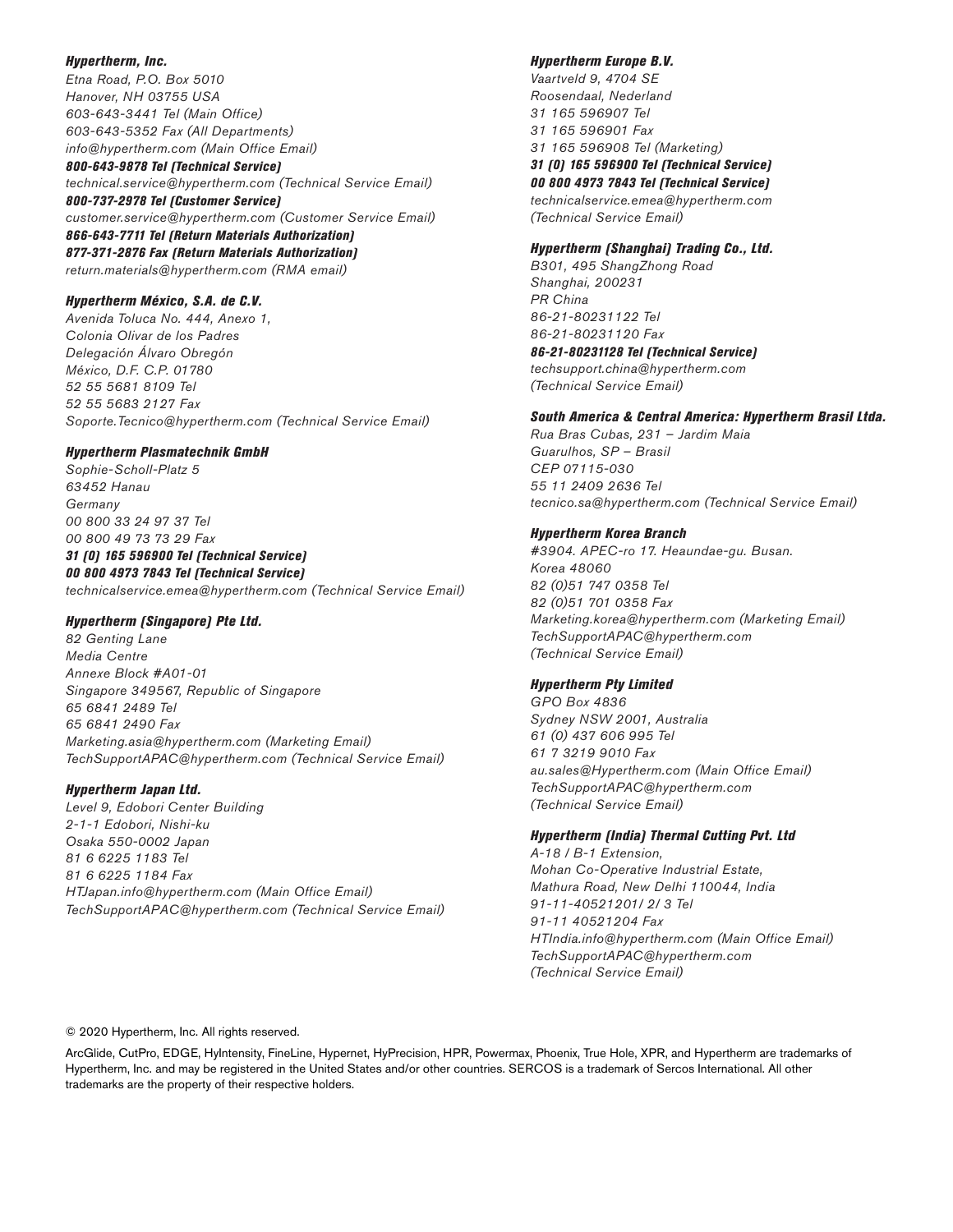### **Phoenix Passwords**

## **Introduction**

Hypertherm Phoenix software uses passwords to enable functionality, to perform diagnostics, and to access secure screens. These passwords are often used to restrict access to editable parameters. Using certain passwords incorrectly could impact proper cutting machine operation.



The following sections show the Phoenix passwords grouped by functionality.

## **Setup screens, read-only**

Enter these passwords to view but not change the Phoenix setup and diagnostic screens. After you exit each screen, you must re-enter the password to view the screen again.

- 2865 Machine Setups, read-only
- 5682 Special Setups, read-only
- 4532 Station Configuration, read-only

7235 – Diagnostics: I/O, Drives and Motors, and Machine Interface. Enables machine functionality for testing. This password expires when you exit the machine test screen. To perform additional tests you must re-enter the password.